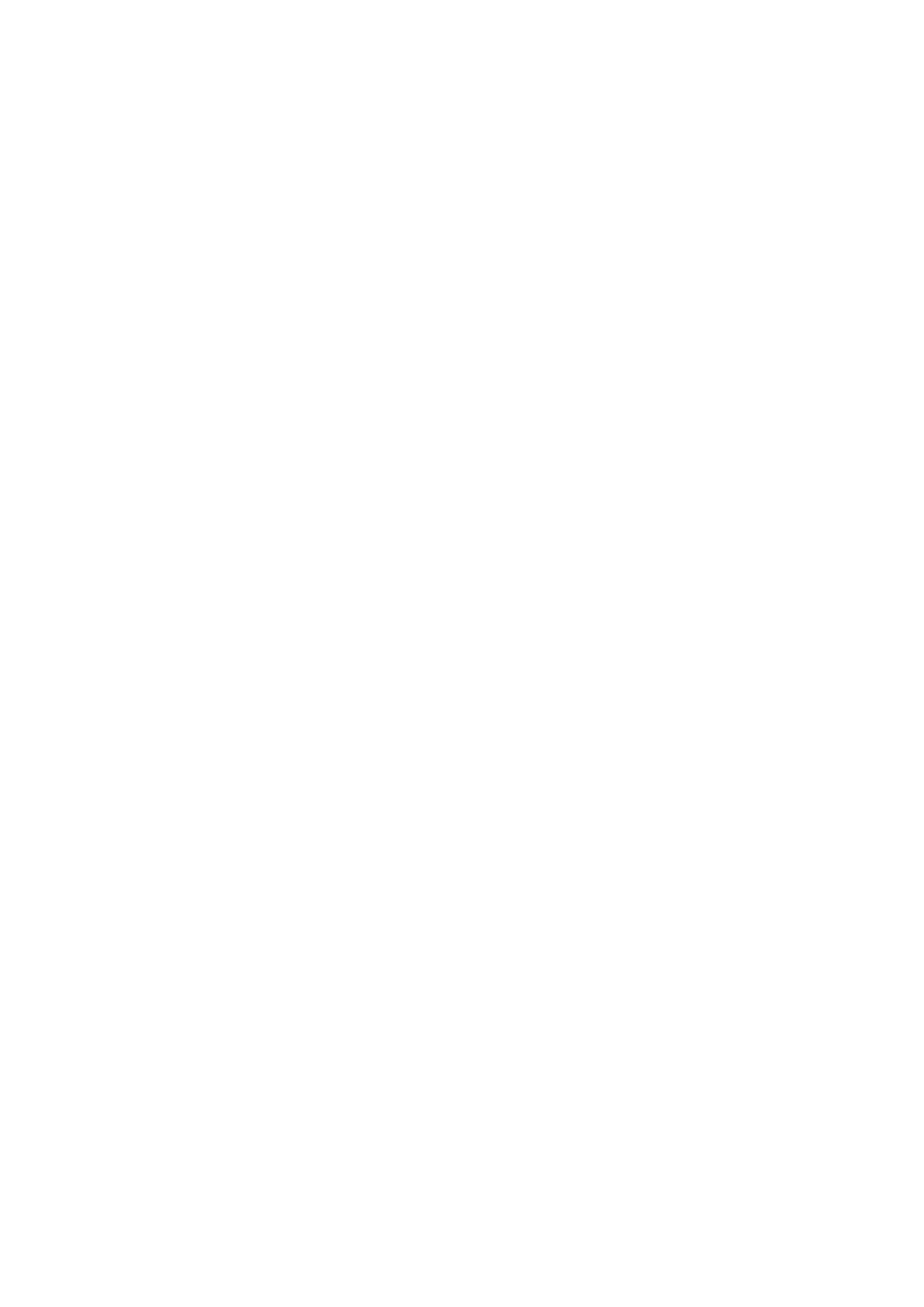

<u>.</u>

*Osmanlı Mirası Araştırmaları Dergisi (OMAD), Cilt 6, Sayı 16, Kasım 2019. Journal of Ottoman Legacy Studies (JOLS), Volume 6, Issue 16, November 2019. ISSN: 2148-5704*

# **ELITE EDUCATION AT THE OTTOMAN COURT FOR HIGHER BUREAUCRACY** *Yüksek Bürokrasi İçin Osmanlı Sarayında Elit Eğitimi*

### **Bülent ARI**

**Abstract:** It can be concluded that despite some of its weakneses and side effects, Ottoman administrative mechanism owe all its successes to unique appointment and promotion system within the concept of reward and punishment. This was only possible not through nobility and blood descendancy, but through a system which was based on competence, merit, and loyalty. The young boys of non-Muslim families at the age of 15-20 were collected from the villages and recruited at the Ottoman court. There were certain rules to be promoted within the court educational mechanism. If they reached to *Hasoda*, after strict education, they could be appointed to higher positions. There are precious registers of contemporary foreign writers about Enderun (inner court). When they were appointed higher positions in the countryside, they since they would follow similar behaviour with the court, there would be an administrative harmony. The article focuses on the sensitivity of this mechanism throughout the Ottoman Classical period. The most important point, which was emphasized in the article is that in case of any failure, they were heavily punished. This process opened new positions to the bottom lines. Ottoman system basicly owe its success to this special application. The possibility of renewal of the administrative personnel, created an enthusiasm among the young generation. The article also touch upon the conversion of the unique Ottoman elite educational model to modern European systems towards the XIX th century.

**Keywords:** Enderun, Devşirme, Saray, İçoğlanı, Ottoman Court

**Öz:** Her türlü yan tesirine rağmen, Osmanlı bürokrasisin başarısı, mükâfat ve mücazat çerçevesinde çağına göre sıkı ve nevi şahsına münhasır bir eğitim veren Enderun sitemine bağlıdır. Gayrimüslim tebanın çocukları arasında seçilen 15-20 yaş arasındaki devşirme gençlerin en akıllı, dirayetli ve yakışıklı olanları saraya alınıp orada kariyerlerine devam ederlerdi. Buradaki çeşitli basamaklardan geçip elenenler Hasoda'ya kadar ulaşırlarsa yüksek idari mevkilere tayin edilirlerdi. Buradaki eğitim modeli hakkında çağdaş yabancı gözlemcilerin kayıtları önemli bilgiler sunmaktadır. Saray ve merkezî idarenin inceliklerini öğrenenler, tayin edildikleri yerlerde merkezle aynı dili konuşacak ve uyum içinde çalışacak mahallî idareciler olacaklardır. Makale Osmanlı Klasik Döneminde bu işleyişin inceliklerini ve hassas noktalarını tarihî örneklerle anlatmaktadır. Makalede vurgulanan en önemli husus, başarısızlıkların cezalandırılmasıyla aşağıdan gelen nesillere yeni kadrolar açılmasıdır. Osmanlı sistemi başarısı biraz da buna borçludur. Bu suretle kadrolar sürekli yenilenmekte ve aşağıdan gelenlerin iştiyakı kesilmemektedir. Makale XIX. asrın sonlarına doğru bu sistemin modernizasyonu ve dönüşümüne de kısaca temas etmektedir.

**Anahtar Kelimeler:** Enderun, Devşirme, Saray, İçoğlanı, Osmanlı Sarayı

It can be concluded that despite some of its weakneses and side effects, Ottoman administrative mechanism owe all its successes to unique appointment and promotion system within the concept of reward and punishment. This was only possible not through nobility and blood descendancy, but through a system which was based on competence, merit, and loyalty. Throughout the Classical  $Age^{\mathsf{T}}$  which lasted until the end of XVI th century, most of the higher bureaucratic positions were occupied by the collected and recruited subjects.<sup>[2](#page-2-1)</sup>

<span id="page-2-0"></span><sup>&</sup>lt;sup>1</sup> For Ottoman institutions in the Classical Age, see Halil Inalcık, *Classical Age, 1300-1600*, London: Weidenfeld and Nicholson. 1973: *Osmanlı İmparatorluğu Klasik Cağ (1300-1600*), by Rusen Sezer, YKY, İstanbul 2003.

<span id="page-2-1"></span><sup>&</sup>lt;sup>2</sup> In the Ottoman terminology, they were called "kul", which meant "slave". They were of non-Muslim origin, but converted to Islam at their young ages. However, they were not slaves in dictionary meaning but considered to be the servants of the Sultan. For Ottoman recruitment (servant) system see Halil İnalcık, "Ghulam", *Encyclopedia of Islam,* 2nd Ed., 1965, 1085-91.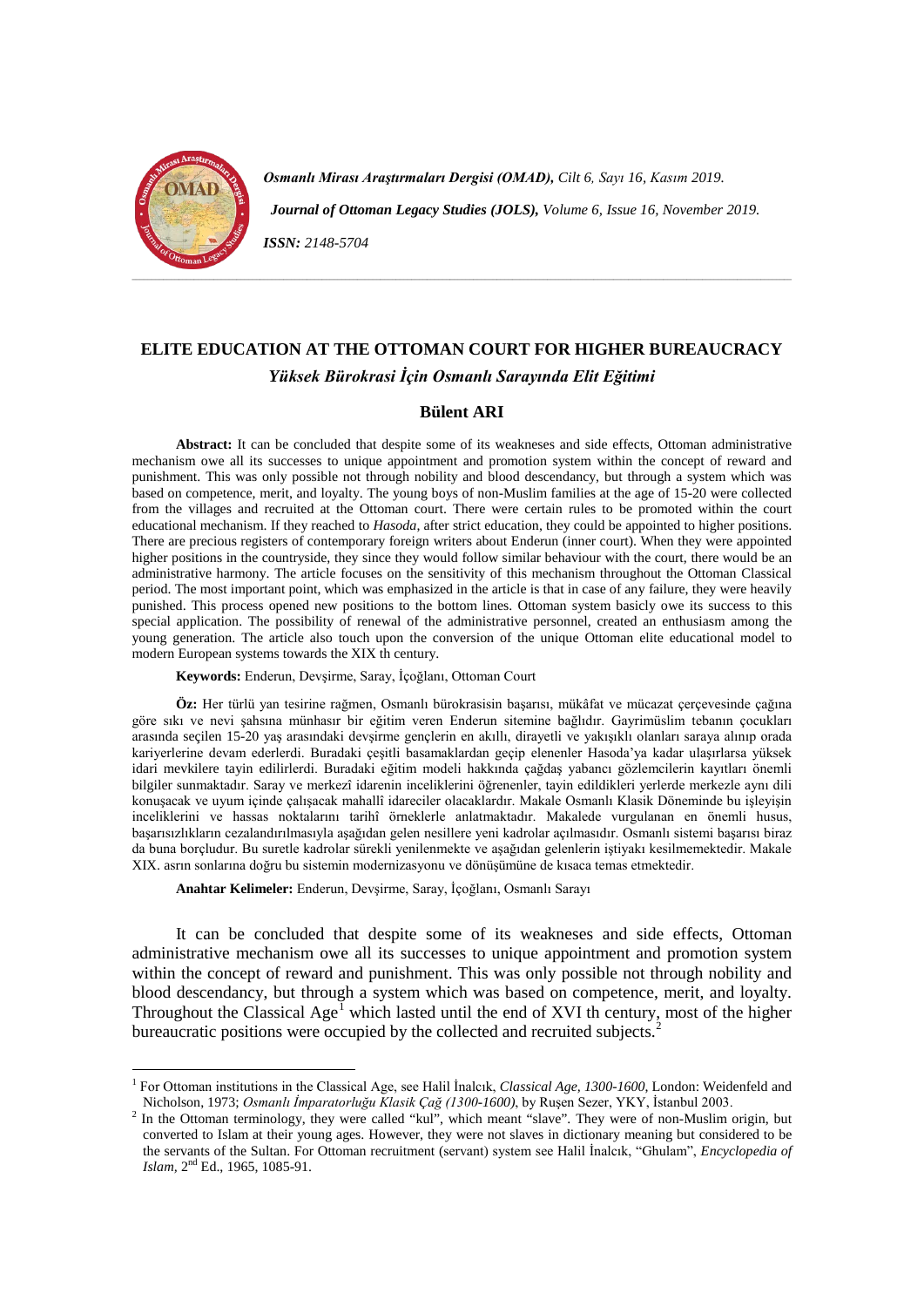From Mehmed the Conqueror time, higher bureaucratic positions were mainly occupied by the servant originated officials. There were certain justifiable reasons of this case. Soon after the conquest of Constantinople, Mehmed II (who had inherited the Eastern Roman Empire) had established a central system in which all the authority was collected in the personality of the Sultan. This authority was never shared.<sup>[3](#page-3-0)</sup> The servant originated bureaucrats began to gain weight within this administrative system. In this new system, kinship, citizenship, and even original nationality was not important. The only criteria was to be successful. Neither the Sultan, nor the administrative system tolerated any kind of failure. For a sustainable success, all the relevant and sensitive measures were taken at the initial steps of the administrative ladder. To prevent the domination of a certain geographic and demographic region, young boys were collected and recruited from the different regions of Ottoman dominions, brought to Istanbul, and were delivered to the *Agha* of Janissaries.

In such a system, the young boys could only be promoted in two ways: to join *ilmiyye* (university-academic career) or to *seyfiyye* (military classes). The way to climb the ladders of *ilmiyye* (scholars) passed through diploma from the *madrasas* (universities) of Istanbul, rather than of countryside. The graduates of these *madrasas* were appointed according to their competence. Gradual promotion was either as higher scholars or as *kadis* (judges) of big cities.[4](#page-3-1)

This article will not focus neither on the elite group among the scholars, nor their education and promotion system, but will concentrate on the future elite administative authorities, their educational atmosphere and promotion mechanism.<sup>[5](#page-3-2)</sup>

## **How Young Boys are selected and Recruited at the Court**

Throughout the Classical Age, ie. roughly until 1600, the main source of the future higher administraive positions was *devshirme* (recruitment) system. For this reason, the court and Sublime Porte have given utmost importance on its operation. Since they would be either Janissaries or court servants, young boys were selected from among the families whose father and mother is known, and brought to Istanbul. To carry out the selection of the boys, an experienced, just, trustable, and religious person was appointed as *yayabashi* (chief sergeant).[6](#page-3-3) When he arrived any village, he collected all the subjects with their children, and then selected only one of the boys at the age of 15-20, from among the families who have more than one boy.[7](#page-3-4) The conditions of how the boys to be selected is clearly defined in the *kanunname* (legal regulation): *"Boys of the noble families, boys who are smart, and clever, if possible of clergy should be preferred. Only one of the boys who have two, should be taken. Orphans, and sons of shepherds should be eliminated. Since they are grown up on the mountains, they are not civilised.*"[8](#page-3-5)

<sup>3</sup> For the function of the Sultan (*padishah*) within the Ottoma administrative mechanism, see Halil İnalcık, "Osmanlı <u>.</u>

<span id="page-3-1"></span><span id="page-3-0"></span>Padişahı", *A.Ü. SBF Dergisi*, XIII, 1958, pp. 68-79. <sup>4</sup> For the gradual promotion within the *ilmiyye* class, grades and types of *madrasas* and their curriculum, see Cahid Baltacı, *XV-XVIII. Asırlarda Osmanlı Medreseleri*, İstanbul 1976; Hüseyin Atay, *Osmanlılarda Yüksek Din* 

<span id="page-3-2"></span><sup>&</sup>lt;sup>5</sup> For detailed information on Enderun, see Ülker Akkutay, *Enderun Mektebi*, Gazi Ün., Ankara 1984; İ. H. Uzunçarşılı, *Osmanlı Devleti'nin Saray Teşkilatı*, TTK, Ankara 1988, pp. 297-357. <sup>6</sup>

<span id="page-3-3"></span> <sup>&</sup>quot;*Müstakim ve umur-dîde yayabaşılar tayin olunurdu*". *Kitâb-i Müstetab, Osmanlı Devlet Teşkilatına Dair* 

<span id="page-3-4"></span>*Kaynaklar*, Haz. Yaşar Yücel, TTK, Ankara 1988, p. 5. <sup>7</sup> "… *Kefere-i reayanın ne kadar oğlanı var ise babaları ile cem edüb yanına getirdüb bizzat nazar edüb, görüb, kanğı kâfirin müteaddid oğulları ola, içlerinden birini ki, on beş yaşından yirmisine varınca ola, yeniçerilik içün alub, yazub zabt ü hıfz ede, amma müteaddid olmayanın oğlu alınmaya ve müteaddidin biri alındıkdan sonra ziyadeye dahletmeye* …", sicilde 701 no. ile kayıtlı 998/1589 tarihli berat, Halit Ongan, *Ankara'nın İki Numaralı Şer'iye Sicili*, TTK, Ankara 1974, p. 54. <sup>8</sup> "Kâfir evladını cem eylemek lazım geldikde ekâbir oğlunu alalar ve papas oğlunu ve kâfir arasında aslı eyü olan

<span id="page-3-5"></span>kâfirin oğlunu alalar ve iki oğlu olanın birin alalar; ikisin bir uğurdan almayalar ve oğulları olanın dahi güzelce olanın alalar ve babası ve anası ölüb yetim kalan oğlanı almayalar, zira gözü aç ve bî-edeb olur ve sığırtmaç ve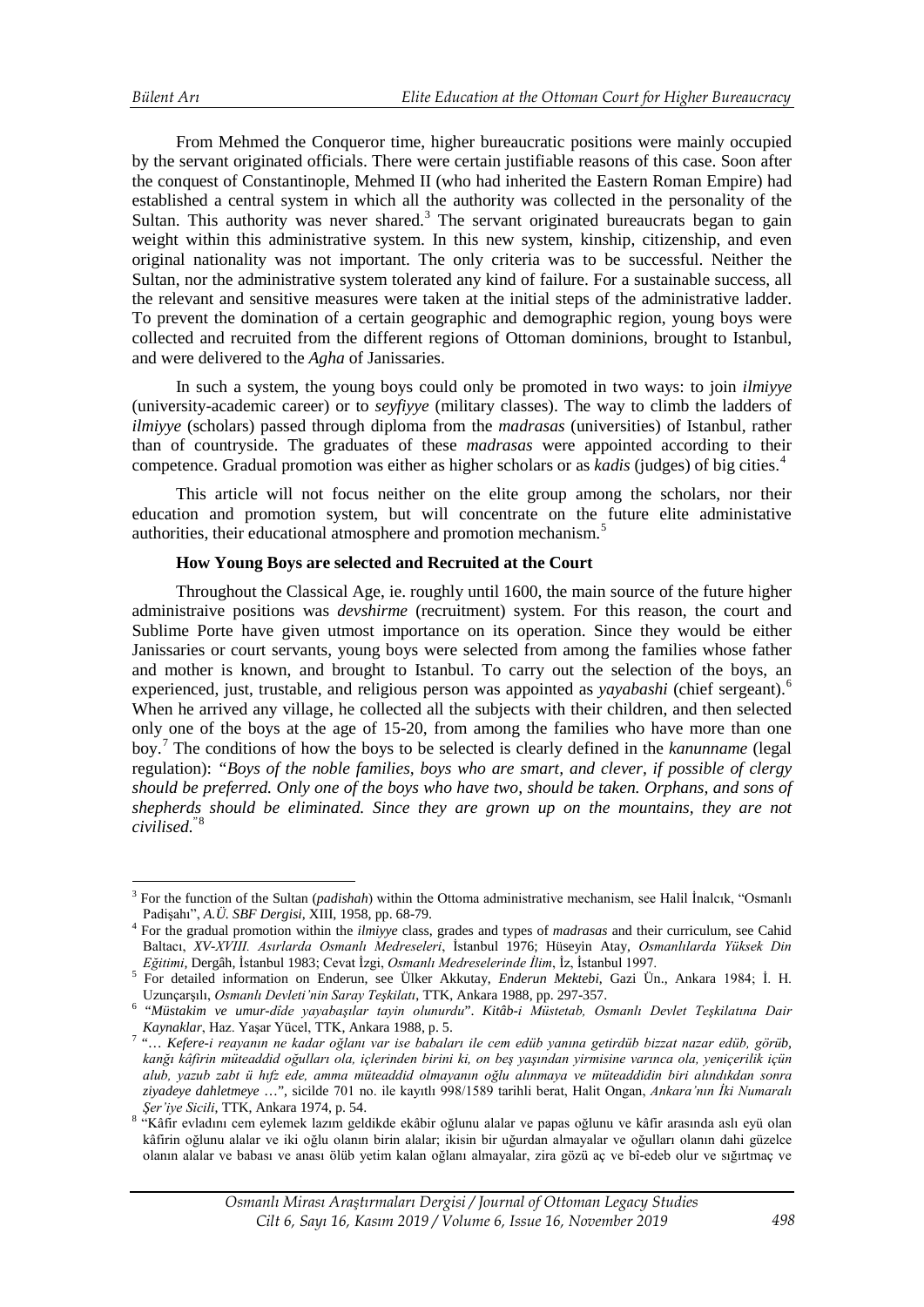$\overline{a}$ 

Since the control of huge numbers and their travel could create troubles, they were conveyed to Istanbul under the control of a trustable sergeant. Their names with father and mother names and detailed body descriptions were registered in two copies and one of them was sent to the *Agha* of Janissaries. Two copies of registers were compared in Istanbul to prevent additions and changes of the boys on the way to the capital. Some of the families resisted, while some others consented voluntarily, their child to be recruited into the Ottoman army. When the families were not consented, there were certain malpractices to change the boys. The father could announce that his son was lost, or bribe the priest to erase his name from the church registers.<sup>[9](#page-4-0)</sup> Another method was to save his son through bribing the sergeant. In some cases the villagers collected Money among the residents to keep him away from their village:

Another injustice in Rumelia is that a young rather than an experienced sergeant was sent to collect the boys. To save his son, the poor peasant sells his oxen and even vineyard and takes him back. Since he had no place to settle, he should move to far distances. They go as if to take the boy, but they attempt to take his life. The peasant does not give his life, but gives all his accumulation.<sup>[10](#page-4-1)</sup>

When all the boys were gathered in Istanbul, they were seen by the Sultan personally. In the meantime, a respected scholar, who was competent at  $ilm-i$  kivafet (characterology)<sup>[11](#page-4-2)</sup> examined the appearence of the boys. He looks at lines and other signs on faces, and selected certain boys who fit to the requirements.<sup>[12](#page-4-3)</sup> Boys who have good character, modest and smart were selected for the court, by the approval of the Sultan. Others were given to the Turkish peasants for a limited period of time to learn Turkish language and Turkish customs. They would be the future Janissaries. $13$ 

Most of the contemporary western authors praised the selection and education system of the boys into the court. They wrote that the senior officials were very dignified, and behave very impressive even on small events. Robert Withers, whose book was published by John Greaves in London in 1653 mention that the young servants in the court were very smart and magnificient. They prove that they would be very precious rulers in future.

According to ancient traditions, the young servants in the court should be selected from among the most noble and civilised Christian families. He added that the Turks believe in the nobility by birth, when supported by a good education, resulted with virtuous personality. This could only be done in the court. The lectures in the court are marvelous. They were educated very carefully by the teachers. They were also taught propriety, good dressing, religious

çoban tâifesinün oğlunu almayalar, zira dağlarda büyümüşlerdir, bî-edeblerdir." "Kavanin-i Yeniçeriyan-i Dergâh-i

<span id="page-4-1"></span><span id="page-4-0"></span>Âli", Haz. Ahmed Akgündüz, Osmanlı Kanunnameleri, C. 9, OSAV, İstanbul 1996, p. 138.<br><sup>9</sup> Goodwin, Godfrey, *Janissaries*, Saqi Books, London 1997; Türkçesi, *Yeniçeriler*, Doğan Kitap, İstanbul 2001, p. 34.<br><sup>10</sup> "Rumilinde ekâbir dileğiyle bir rüşvet-hor taze yiğit yayabaşı gönderilir. Reaya oğlun halas eylemek içün çift öküzün ve bağın ve tarlasın bi'l-külliye satub bu yayabaşına verür, oğlunu kurtarur. Dahi ol kafirün oturacak ve duracak yeri kalmaz, oğlu ve kızı ile başın alub gider. … Zira kafirün oğlun almağa giderler, güya ki canın alırlar, canın vermez, cümle malın verür." *Kitâb-i Mesalihi'l- Müslimin ve Menâfii'l-Mü'minin*, Ed. Yaşar Yücel, TTK, Ankara 1988, p. 106-7. Actually since most of the families were volunteer to deliver their boys, it looks like that it was widespread. However, according to the historical documents, some of the peasants were resistant. For previous discussions on the topic, see Ahmet Akgündüz, *Bilinmeyen Osmanlı*, İstanbul 1999, OSAV, p. 44; Alaaddin Haşim, "Malumun İ'lamı: Bilinmeyen Osmanlı", *İslamiyat*, vol 2, no 4, 1999, pp. 168-9.

<span id="page-4-3"></span><span id="page-4-2"></span><sup>&</sup>lt;sup>11</sup> For *ilm-i kıyâfet* see Taşköprülüzade Ahmed Efendi, *Mevzûatü'l-Ulûm*, vol 1, İkdam Matbaası, İstanbul, pp. 379-80.<br><sup>12</sup> İ. H. Uzunçarşılı, *age*, p. 289.<br><sup>13</sup> "Yayabasılar eyüce yarar oğlanlar cem' ederlerdi ve her

<span id="page-4-4"></span>*nefer olub kızıl abalar ile Divan-i hümayuna getürülüb saadetlü padişadımız Arz odasında iken birer birer manzuri hümayunları oldukdan sonra kapu ağası cümlesin gözden geçürüb ve her sürüden içlerinde göze dokunur eyü oğlanları emr-i hümayun ile iç oğlanlığına intihab olundukdan sonra Edirne ve Galata ve At Meydanı saraylarına tevzi olunub ve sair oğlanları Yeniçeri Ağası marifetiyle İstanbul ağaları Türk üzerine yazdururlardı*", *Kitâb-i Müstetab*, p. 6; *Eyyubî Efendi Kanunnamesi*, Haz. Abdülkadir Özcan, Eren, İstanbul 1994, p. 40; "Kavanin-i Yeniçeriyan-i Dergâh-i Âli", Haz. Ahmed Akgündüz, *Osmanlı Kanunnameleri*, C. 9, OSAV, İstanbul 1996, p. 136.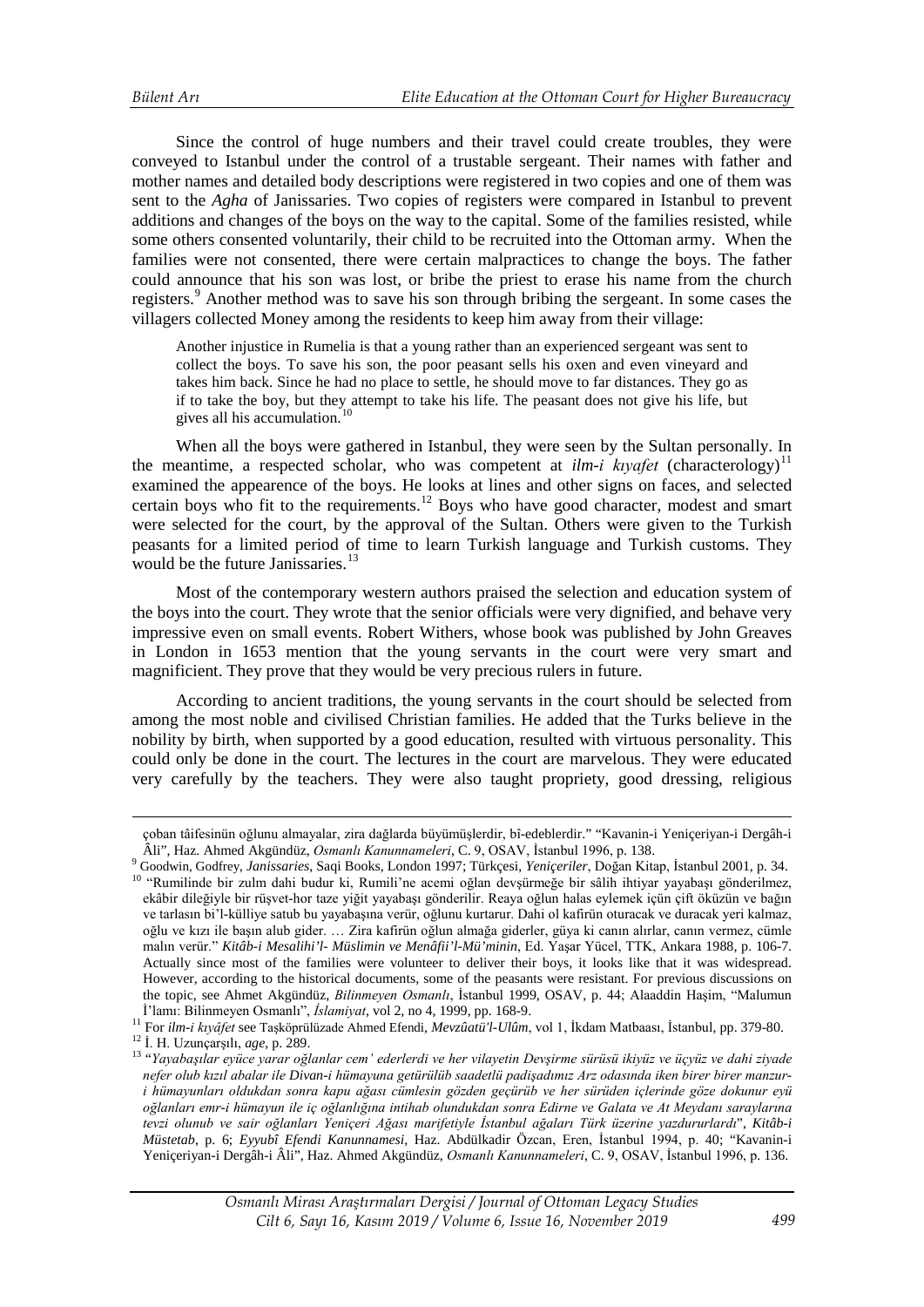knowledge and other useful information.<sup>[14](#page-5-0)</sup>, In his treatise, written in 1585, Gianfrancesco Morosini mentioned the careful and disciplined education of the young boys within the Ottoman court.<sup>[15](#page-5-1)</sup> The court registers of the names of the young boys are still kept in the Ottoman archives.

Their initial selection to the court affected whole life of those young boys. The apprentice boys (*Acemi Oğlanı*) were sent to peasant families in the countryside to learn Turkish language. When they learned Turkish and local customs, they were recruited in the army as Janissaries. However they were never promoted to senior positions. The highest posts were allocated for the previous *Enderun* members, who were appointed to their professional carrier from the higher, but not from lower levels. In such a close system, within the court, ranging to 300-400 young men, who were well educated, loyal to him were at the sultan's service. They were first settled at the Grand Room, then at the Small Room, and respectively promoted gradually to *Seferli Odası* (Expedition Room), *Kilerli Odası* (Store Room), *Hazine Odası* (Treasury Room), and the best to *Has Oda* (Special Room).<sup>[16](#page-5-2)</sup> The ones who were not promoted, left the Palace and appointed to lower levels of administration in the countryside. They were predominated all the affairs of the court and state mechanism, so that when they were appointed as governor (*sancakbeği or beglerbegi*) in the countryside. They could easily form an integral part of the state mechanism:

The servants at the court were first educated 7-8 years, and then taken to the *Seferli*, *Kiler*, *Hazine* and *Has* rooms. In each room, as they proved their competence and loyalty to the Sultan, they could be even promoted to the position of Grand Vizier. According to the ancient Ottoman legal tradition, they leave the court with governorship. They rotated into many governorships and viceroyship all around the Ottoman dominions. When he was appointed into the position of Vizier, he was so experienced about the state affairs that in case of a complaint by the subjects at Divan, he does not need to ask anything to other bureaucrats. But the ones who were not competent on state affairs were appointed to lower levels of administration and they could never ascended to Vizierate.<sup>[17](#page-5-3)</sup>

Nevertheless, one could always coincided with the violation of the rules, disloyalty, corruption, and injustice. When these kinds of violations were reported to the Sultan, the responsibles were heavily punished: dismissal, banishment, and in some cases, even execution. So, new positions were opened to well educated young bureaucrats. The magic which sustained

<span id="page-5-0"></span><sup>&</sup>lt;sup>14</sup> Robert Withers, *Büvük Efendi'nin Sarayı*, translated by Cahit Kayra, Pera, İstanbul 1996, p. 64.

<span id="page-5-1"></span><sup>&</sup>lt;sup>15</sup> "The handsomest, most wide-awake ones are placed in the Seraglio [palace] of the Grand Signor, or in one of two others used only for this purpose, and they rise to the highest government offices. The Turks care not at all whether these boys are the children of noblemen or if fishermen and shepherds. All of this explains why their major officials are all good-looking and impressive, even when their manners are uncouth. Eunuchs have charge of them, and for any little offense they beat them cruelly with sticks, rarely hitting them less than a hundred times, and as much as a thousand." Gianfrancesco Morosini, 1585, "Turkey is a Republic of Slaves", in *Pursuit of Power*, Ed. and

<span id="page-5-2"></span><sup>&</sup>lt;sup>16</sup> In XVII th century, there were 41 servants at *Hasoda*, 112 at *Hazine Odası*, 73 at *Kiler* and 108 at *Seferli odası*. Hezarfen Hüseyin Efendi, *Telhisü'l-Beyan Fi Kavanin-i Al-i Osman*, (1673) Haz. Sevim İlgürel, TTK, Ankara

<span id="page-5-3"></span><sup>17</sup> Saraya tevzi olan oğlanlar sarayda yedişer ve sekizer yıl terbiye olunurlardı. Badehû içlerinde göze dokunur ehl-i ma'rifet ve akl-i basiret üzere olan oğlanları Hasoda'ya alınub ba'dehû umûmen çıkma oldukda her odadan ferman olunduğu üzere tayin olunub taşra çıkarlardı. Ba'dehû giderek her birlerinin liyakat ve kabiliyetlerine göre dirlik ve mansıb, tâ Veziriazam oluncaya değin yolları vardur ve Hasoda'da olan Silahdar ve Çukadar ve Rikabdar, bölük ağalıklarından biriyle çıkmağa kanunları olub ba'dehû liyakat ve istihkakına göre hıdmeti sebkat etdikce büyük Mir-i ahur ba'dehû Kapucubaşı ve andan Mir-i alem ve andan Yeniçeri Ağası ve andan Kastamonu sancağı ve andan beğlerbeğilik, ba'dehû her vilayetin beğlerbeğiliklerin tasarruf etdikden sonra Mir-i miran-ı Anadolu, ba'dehû Rumili ve andan Vezir ve giderek Veziriazam olan kimesne cemi' kul taifesinin ahvallerine ve ağalıklarına vakıf olmuş olur ... ve Divan-ı hümayunda bir umur vaki oldukça veyahud bir memleketden şekvacı geldikde "Acaba buna nice cevab vereyüm ve bunun aslı nicedür" deyu Reis ağzına ve kethüdası ve sairlerin ağzına bakmağa ihtiyac olmaz ve şunlar ki ağalıklarında ve sancak ve beğlerbeğiliklerinde imtihan olub liyakati olmayanları ilerü getürülüb vezaret verilmez idi. Kimi ağalıklarda ve kimi sancakda ve kimi beğlerbeğilikde kalub ve kiminin hilaf-ı Şer' ü kanun vaz' u hareketleri sebebi ile ebedi azl olub kalurlar idi." *Kitab-i Müstetab*, p. 6.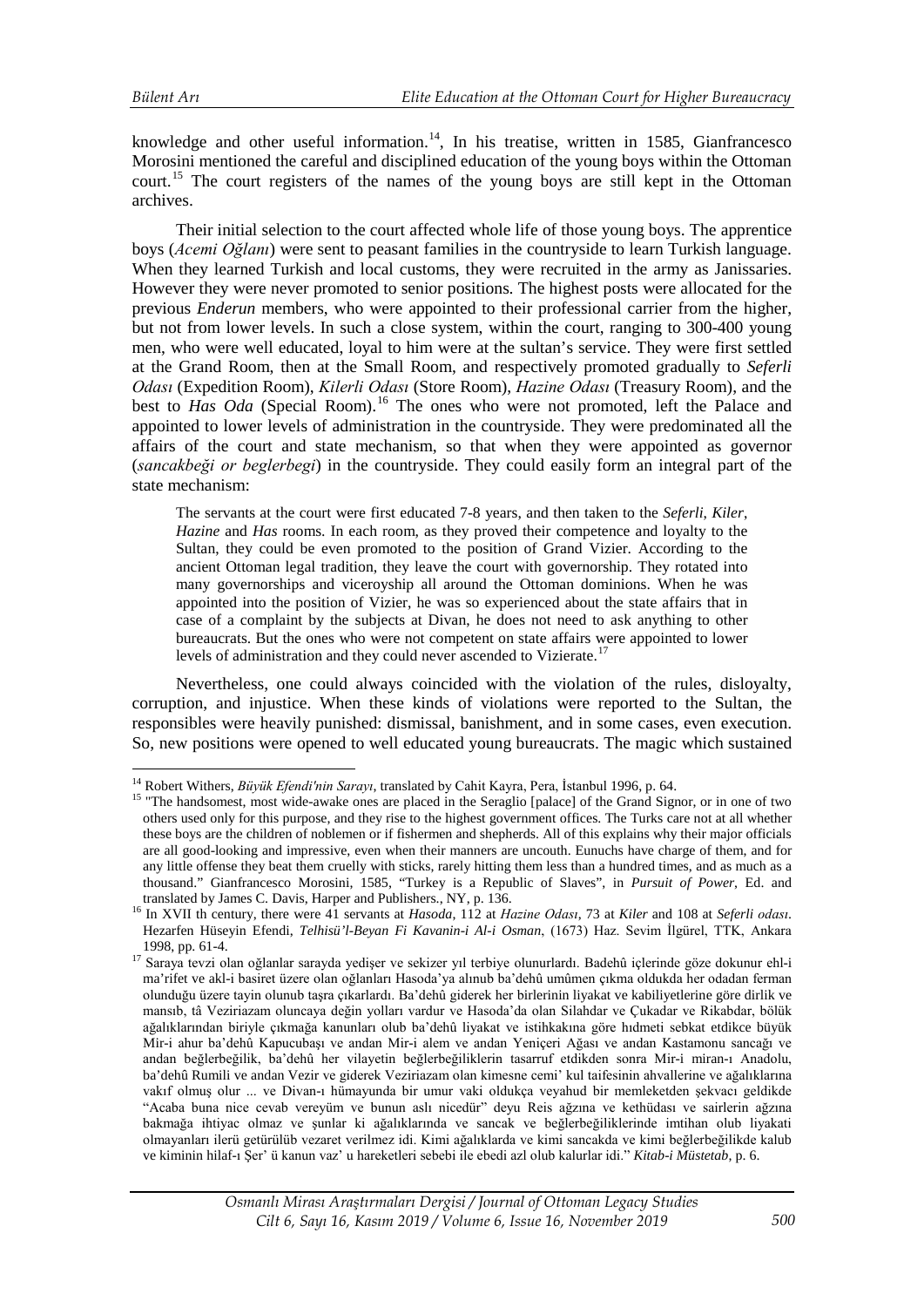<u>.</u>

the Ottoman system for centuries were renewal of the posts, and open positions for young generations.[18](#page-6-0)

### **Education at Enderun**

The education at *Enderun* was under strict discipline. The young servants were almost isolated from the outside World, and adopted the court life as a whole:

When a young boy was recruited in the court, no one from outside knew him, as if live or dead. No one from outside knew how they were educated, and promoted. Only old members of Enderun knew it. There were strict rules on their education. They could not even make a conversation with other personel in the court, so that their letters should not be transmitted to their relatives outside. When an Enderun young boy caught talking a man outside, both of them were heavily beaten by their seniors.<sup>[19](#page-6-1)</sup>

Within the court, the young servants had chosen a hoby in accordance with their interests, and ability. The ones who were succesful in certain fields were favoured soon. In his treatise, Bobovi, who taught music at the court, tell us about the extraordinary efforts of the abled young men.<sup>[20](#page-6-2)</sup> Some of them were so successful in their fields that their professions had became their nicknames.

From early periods onwards, the Ottoman sultans had given utmost importance to literacy. Especially Selim I were strictly sensitive on the issue, and at his time no one remained illeterate.<sup>[21](#page-6-3)</sup> The hard educational procedures continued for long years in the court. When one was appointed to an outside job, he has fulfilled all the orders, and he was the most patient man in the World. Because the result of the faults were to be heavily beaten. Some of them wish to be appointed to an outside job, under unbearable punishments, although little time has remained for higher positions. So they consented to remain as a simple cavalry.<sup>2</sup>

When the court servants who were selected with great sensitivity, were appointed to outside jobs, they started from higher positions. They rapidly climbed the administrative ladders, according to their competence and loyalty, and reached to vizierate. Since they trained with palace aducation, and aware of the local affairs, they could easily dominate the state affairs

<span id="page-6-0"></span><sup>&</sup>lt;sup>18</sup> "The court servants expected the Sultan to be happy with their services, so that they would be appointed to outside positions. Thus, they could easily get rid of heavy jobs in the court, under strict rules, and take an administrative position. The rulers are frequently changed, because the Grand Signor had many subjects who wished to be

<span id="page-6-1"></span>promoted". R. Withers, *Büyük Efendi'nin Sarayı*, p. 78. <sup>19</sup> "Kânun-i kadîm budur ki bir oğlan saraya girdükden sonra ayruk taşradan anı kimesneler bilmezdi ki sağ mıdır, ve İçoğlanı dedükleri nicedür ve tarîkleri nedir ve ne işler, kimesne anı bilmez idi, meğer ancak saraydan çıkanlar bilürdü; ta bu şekl üzere zabt ü edeb ve erkân var idi ki, mesela bir zülüflü baltacı bir İçoğlanı ile musahabet eylese zâbit olan ağalar İçoğlanına bî-hadd değnek urub kezalik baltacıya dahi kethüdası let ururdu ve bundan murad budur ki, İçoğlanı içerü ahvalinden bir söz taşraya çıkarılmaya veyahud baltacı ile taşraya mektubları varub

<span id="page-6-2"></span>gelmeye." *Kitâb-i Müstetâb*, p. 26.<br><sup>20</sup> Bobovi was Polish origin. He was enslaved by the Crimean Tartars and sold to Istanbul. His ability on music took attention. He served 19 years at the court and had to leave because of his addict to alcohol. Approximately in 1657, he has written the treatise *Serai enderun sic, cioe, Penetrate, dell' Serajio detto nuoveodei G. sri e Re Ottomani* is in this respect, an important historical source. Original was Italian, but translated into German and French in those days. "*Some of the pages study more than the others, each according to his own ability. The Sultan's intention is not to make them great scholars. Progress in their study depends on their own interest. Many want to acquire a knowledge that*  will distinguish them from the ignorant. Those, who by natural inclination have this ambition, are favored over the *others in the halls."* C. G. Fisher, and A. Fisher, "Topkapı Sarayı in the Mid-Seventeenth Century: Bobovi's Description", *Archivum Ottomanicum*, c. X, (1985) 5-81, p. 77. I am grateful to then Director of Topkapi Palace, Filiz Cağman, who informed me about the article many years ago.

<span id="page-6-3"></span><sup>Ç</sup>ağman, who informed me about the article many years ago. 21 "*Yavuz Sultan Selim Han hazretleri Asr-ı hümâyunlarında dahi okuyub yazanların nail-i iltâf ve iltifât oldukları gibi aksi halde bulunanları dahi darba kadar tahdîd edildiği cihetle saray-ı hümâyunlarında câhil ve bî-himmet kalmamış ve ekser ağavât kendi bahisleriyle zâbitlerinin teşvîkiyle okuyub yazmağa sarf ü ikdâm ederek Enderun-i hümâyundan nâil-i merâtib-i celîle ve menâsıb-ı sâniye olarak kesb-i tefvîz edenlerin büyük büyük hizmetlere muvaffak oldukları malumdur*." From *Anonim Enderun Tarihi*, İstanbul Belediye Kütüphanesi, K 470, *Muallim Cevdet Yazmaları* E 11-12, Ülker Akkutay, *Enderun Mektebi*, Gazi Un., Ankara 1984, p. 153. <sup>22</sup> R. Withers, *age*, p. 64-5.

<span id="page-6-4"></span>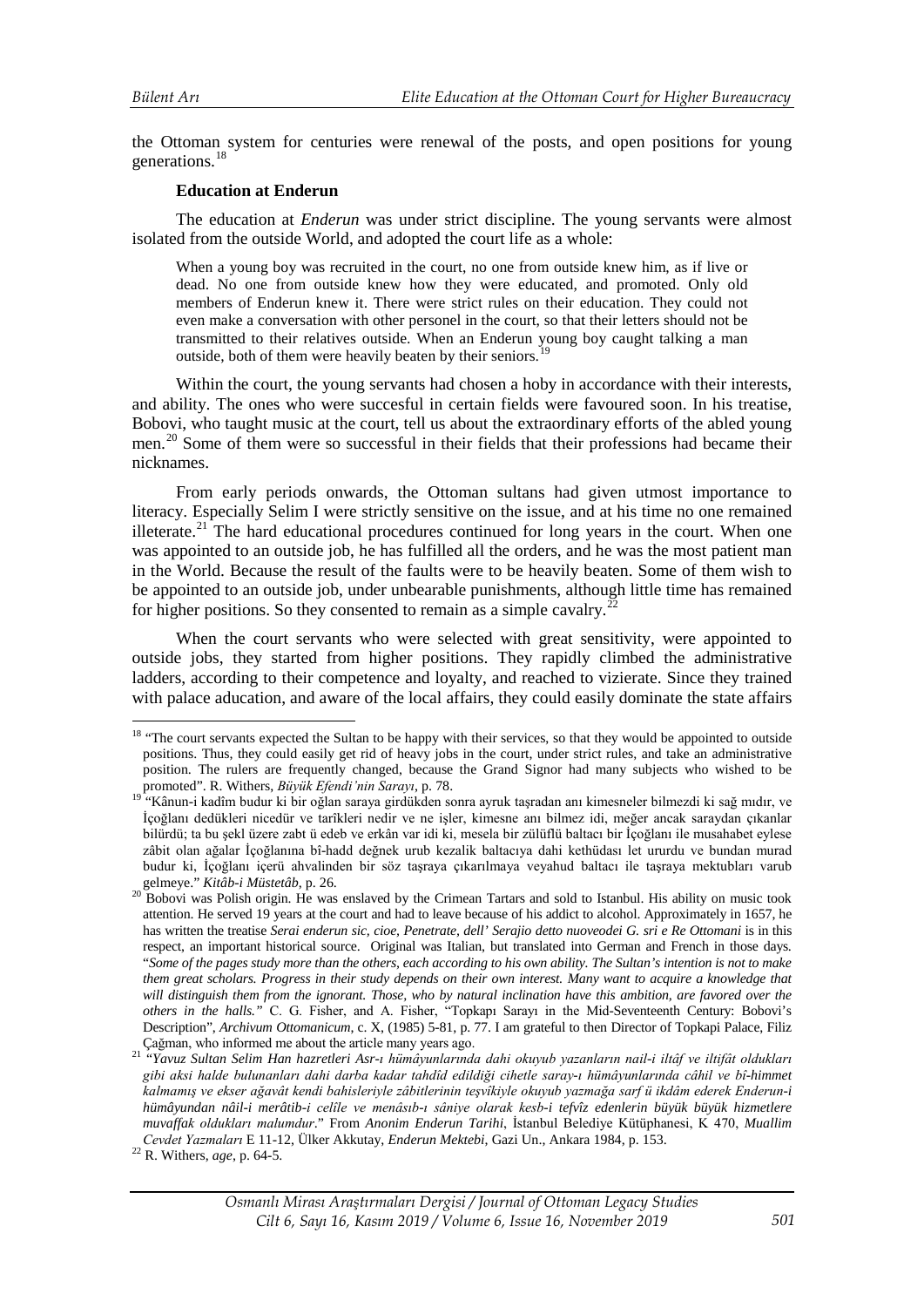at Divan. Their success was almost inevitable there. According to Lucette Valenci, *Enderun* was both a school, a machine of selection of precious persons, and of shaping bodies and heads. The Enderun institution only prepare the young servants into loyalty to the Sultan. They learn not to take, but to give orders.<sup>[23](#page-7-0)</sup> Nevertheless, the Western witnesses were surprised for desperation of these well educated, able, and strong people, against the decree of the Sultan, in case of any failure. According to Valenci, these servants obey their fates willingly, but not forcefully. Vis-avis the decree of the Sultan, the powerful pashas, and viziers quietly surrendered their necks to the executioner. They even spoke as "the most happiness was to be servant and slave of the Sultan".<sup>[24](#page-7-1)</sup>

There were many examples to this situation. Antoine Galland, who were in Istanbul in 1672-73, narrated how Kasım Paşa consented his own execution in an astonishing manner.<sup>[25](#page-7-2)</sup>

This situation was clearly summarised and advised by Machiavelli in his book Il Prince. The ones who intended to occupy the Ottoman territories should not rely on the insurrection of anyone other than the Sultan himself:

Occupation of Turkey is very difficult, but once it was occupied, management is so easy. Since the Sultan accepted not any partner, everyone is his servant, and they owe all their potential to him. The higher authorities cannot start up a rebellion. They did not have any instrument for rebellion. They cannot drag people behind. On the contrary they will be united. Thus, any country or king should only rely on his own forces. But, once the Sultan is defeated and the country is occupied, no other authority should be feared other than the Sultan. Because no one other than the Sultan is repected.<sup>[26](#page-7-3)</sup>

This political structure reflected the powerful central authority until late XVIIth century. XVIII th century was an era that local authorities shaked the Sultan. In that period, Sultan Selim III in one hand tried to achieve reforms, while on the other tried to put powerful governors under control. For example, when the Grand Vizier determined dismissal of Cezzar Ahmed Pasha from governorship of Damascus, he wrote a note: *"My Vizier, You have discussed the issue of Damascus, and determined the dismissal of Cezzar. If Cezzar was dismissed, and if the new governor was not powerful enough, he is wothless. If powerful enough, he would be another Cezzar, and Cezzar would be twice. Then what will happen to the old Cezzar?"*[27](#page-7-4)

Surprisingly, although they were at highest ranks, the Sultan still go on educating them. This situation continued until XIX th century. The note and advise of Selim III to Grand vizier Seyyid Hasan Pasha in 1205/1791 is astonishing:

My Vizier, you had no reference from anybody. I myself have assigned you as Grand Vizier. However, you were unsuccessful during the military expedition. Your brother Mehmed was also cruel vis-a-vis the subjects. Do you think that I do not check the running

<sup>&</sup>lt;sup>23</sup> Lucette Valensi, Venedik ve Bab-ı Ali, Bağlam, İstanbul 1994, p. 56.

<span id="page-7-2"></span><span id="page-7-1"></span><span id="page-7-0"></span><sup>&</sup>lt;sup>24</sup> L. Valensi, *age*., p. 56.<br><sup>25</sup> The rebellious Kasım Paşa had collected 60 thousand troops. One of the pashas has shown him a Sultan's decree for his execution at a lunch. He quietly had accepted the result. No other pashas on the table conflicted the execution. On the contrary, all went to their own tents. The next day they were on the way to their cities. Antoine

<span id="page-7-3"></span>Galland, *İstanbul'a Ait Günlük Hatıralar 1672-73*, c. 1, TTK, Ankara 1998, p. 206. <sup>26</sup> "Osmanlı ülkesini istila edebilmenin pek güç, fakat bir kere zapt edildikten sonra da muhafazasının kolay olduğu görülür. Hâkim olan Sultan ortak kabul etmediğinden başka herkes padişahın kulu olup ellerindeki imkânları padişaha borçludur. Memleketin büyükleriyle birleşerek bir isyan çıkarmak imkânsızdır. Ellerinde böyle bir fesada alet olabilecek imkân yoktur; ifsâd edilseler bile halkı arkalarında sürükleyemezler. Osmanlı devletine hücum etmek isteyen kimse onları karşısında birleşmiş olarak bulacaktır. Bu yüzden sadece kendi kuvvetine güvenmelidir. Fakat bir kere muharebede mağlub olup Sultan yeni bir ordu çıkaramayacak hale düşünce artık saltanat mensuplarından başka korkacak kimse kalmaz. Çünkü halk nazarında saltanat hanedanından başka kimsenin itibarı<br>yoktur." Nicolo Machiavelli, *Hükümdar*, translation by Haydar Rıfat, İstanbul 1932, p. 41.

<span id="page-7-4"></span>yoktur. Titesis Machiavelli, Hükümdar, Temmania yazır, Translation bul 1932, p. 41. 27 "Benim vezirim, Şam maddesini söyleşmişsiniz. Cezzar'ın azlini vâcib addeylemişsiniz. Şimdi Cezzar azl olsa, yerine gelen muktedir olmasa işe yaramaz. Muktedir olsa o da bir Cezzar olur ve Cezzar ikilenir. Ol vakit eski Cezzarı ne yapmalı?" Enver Ziya Karal, *III. Selim'in Hatt-ı Hümayunları*, TTK, Ankara 1992, p. 138.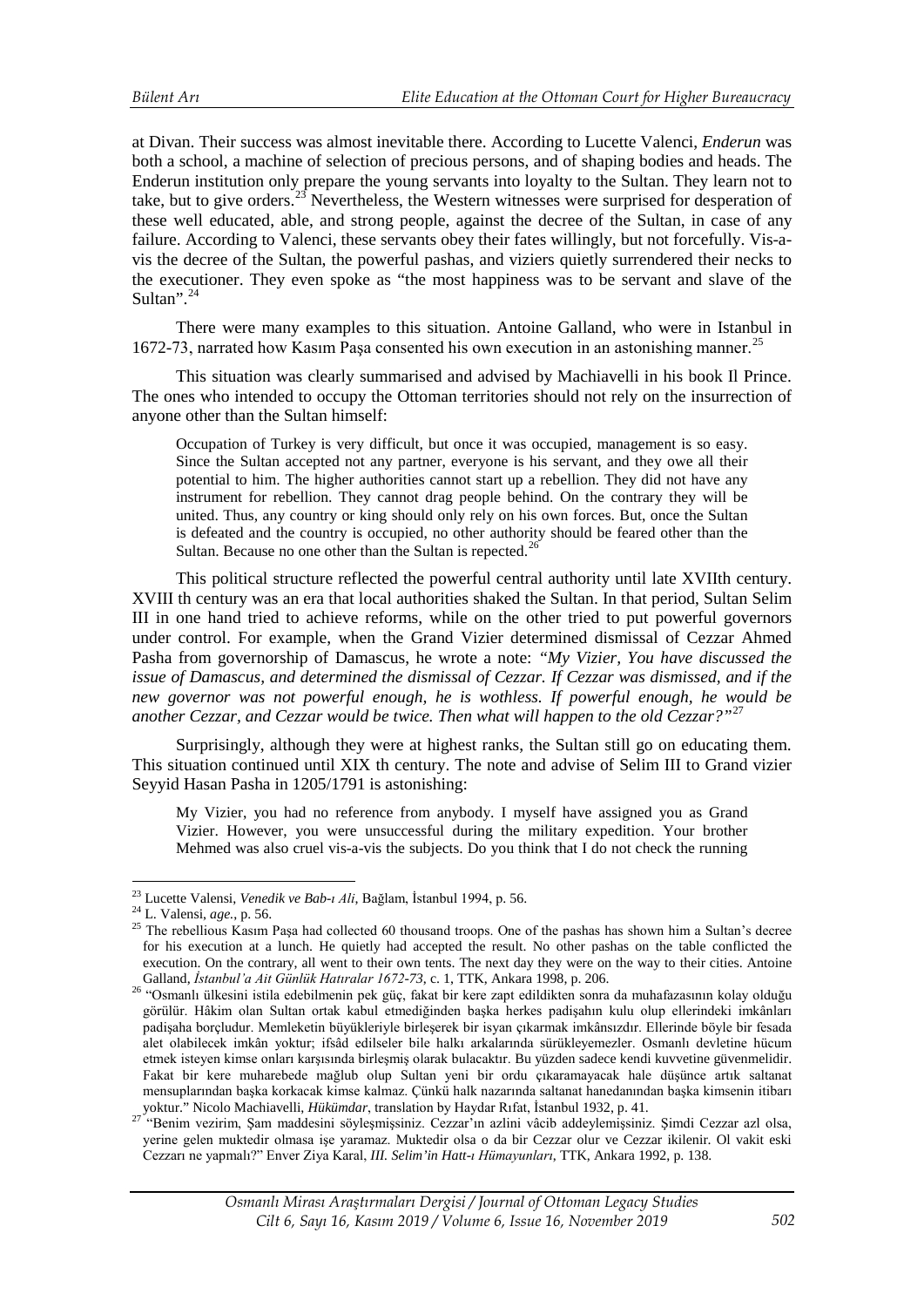state affairs? Is it the way of appreciacion of my favour? While you were out of the state hierarchy, I have appointed you as Grand Vizier. Since I will not fire you, it is my duty to educate you. If you do not regret, it is your decision, but the result will be different than you thought.<sup>2</sup>

#### **Conclusion**

After the strict rule of Selim III, central and strong administration went on during the reign of Mahmud II. However, from Tanzimat onwards (1839) we do not observe that kind of strict rules by the Sultans. From then onwards, Enderun was only an educational institution which prepared the students fort he bureaucracy.<sup>[29](#page-8-1)</sup> Maarif-i Umûmiye Nizamnâmesi (General Rules of Education) in 1869 has classified the primary, secondary, and high school education out of the court. Then prepearations for Darü'l-Fünûn (university) has started. Nevertheless, the regular education at Darü'l-Fünûn would start not before 1900.

In 1868, a high school was established at the building of old *Galata Sarayı* (Galata Court). It was soon after the return of Sultan Abdülaziz from trip to European capitals of Paris, London, Berlin and Vienna. The education at Galatasaray High School would be in western standards. Strange enough, the higher bureaugracy and intellectuals of the late XIX th and early XX th century was graduates of Galatasaray High School.

### **Bibliography**

<u>.</u>

Ahmed Cavid, *Hâdika-i Vekâyi'*, Ed. Adnan Baycar, TTK, Ankara 1998.

Akgündüz, Ahmet. *Bilinmeyen Osmanlı*, OSAV, İstanbul 1999.

Akkutay, Ülker. *Enderun Mektebi*, Gazi Ün., Ankara 1984.

Antoine Galland, *İstanbul'a Ait Günlük Hatıralar 1672-73*, c. 1, TTK, Ankara 1998.

Atay, Hüseyin. *Osmanlılarda Yüksek Din Eğitimi*, Dergâh, İstanbul 1983.

Baltacı, Cahid. *XV-XVIII. Asırlarda Osmanlı Medreseleri*, İstanbul 1976.

Davis, James C., *Pursuit of Power*, Ed. and translated by Harper and Publishers., NY.

- Fisher, C. G. and A. Fisher, "Topkapı Sarayı in the Mid-Seventeenth Century: Bobovi's Description", *Archivum Ottomanicum*, c. X, (1985), p. 5-81
- Goodwin, Godfrey. *Janissaries*, London: Saqi Books, 1997; Türkçesi, *Yeniçeriler*, Doğan Kitap, İstanbul 2001.

Haşim, Alaaddin. "Malumun İ'lamı: Bilinmeyen Osmanlı", *İslamiyat*, vol 2, no 4, 1999 163-79.

Hezarfen Hüseyin Efendi, *Telhisü'l-Beyan Fi Kavanin-i Al-i Osman*, (1673) Haz. Sevim İlgürel, TTK, Ankara 1998.

<span id="page-8-0"></span><sup>&</sup>lt;sup>28</sup> "Benim Vezirim, Seni bana kimse tarif etmedi. Bizzat kendim intihâb edüb vekâlet-i kübrâyı sana sipariş etdim. Sen ise umûr-i seferde küllî tekâsülünden başka Beytülmâl-i Müslimîn'i kat'â sıyânet etmeyüb karındaşın Mehmed'in etmediği mezâlim kalmadı. … Sen beni taharrî etmez mi sanırsın. Benim seni intihâbımın teşekkürü böyle mi olur? Nazardan sâkıt olarak anda bunda gezerken seni getürüb sadrazam etdüm. Senden geçmeyeceğime binâen seni terbiyeye ihtimâm-i hümâyunum lâzım geldi. Eğer bundan sonra mütenebbih olmaz isen sonra sen bilürsün. İşte ben yazacaklarımı yazdım, vesselam". Ahmed Cavid, *Hâdika-i Vekâyi'*, Ed. Adnan Baycar, TTK,

<span id="page-8-1"></span>Ankara 1998, pp. 112-3.<br><sup>29</sup> The list of the lectures at Enderun in the year 1292/1876, weekly programme and the names of the lecturers are kept at Topkapi Sarayı Archive, D 4783/1. The names of the students were listed on the document D 4783/2. A similar student list is also kept in the same Archive D 8815, under the title "Hazine-i Enderun-i Hümayun hademelerinden olup saye-i maarif-vâye-i şehin-şâhîde mekteb-i münîfede tahsil-i ilm etmekde bulunan bendelerinin isimlerini mübeyyin bir kıta defterdir".